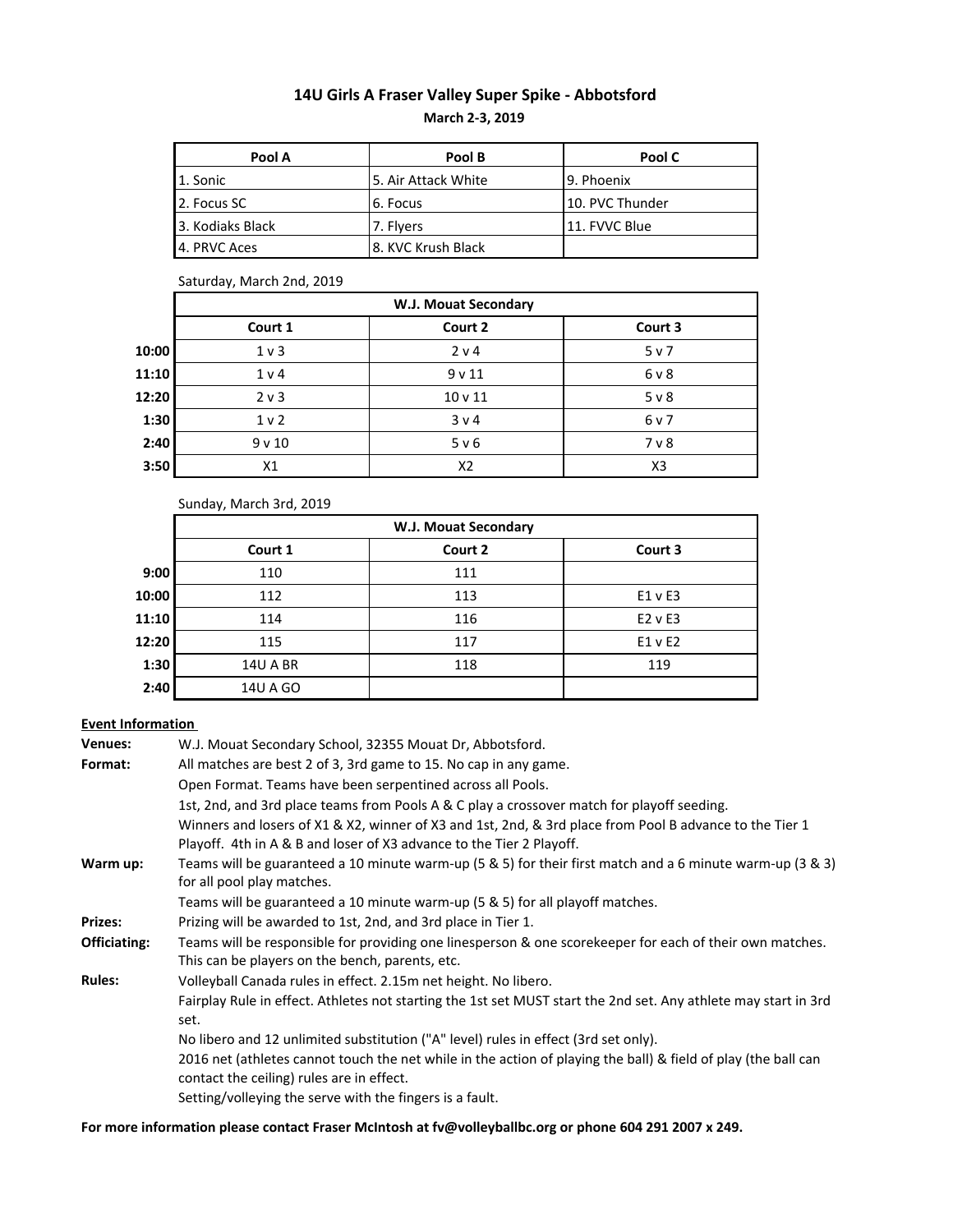**14U Girls A Fraser Valley Super Spike** W.J. Mouat Secondary

| THO QUID HILLOSEL AGUES SUPEL SPINE<br>W.J. Mouat Secondary<br>March 2-3, 2019 |              |                |                         |   |                | <b>SBC</b> |       |
|--------------------------------------------------------------------------------|--------------|----------------|-------------------------|---|----------------|------------|-------|
| Pool A                                                                         | $\mathbf{1}$ | $\overline{2}$ | $\overline{\mathbf{3}}$ | 4 | <b>Matches</b> | Sets       | Place |
| <sup>1</sup> Sonic                                                             |              |                |                         |   |                |            |       |
| <sup>2</sup> Focus SC                                                          |              |                |                         |   |                |            |       |
| <sup>3</sup> Kodiaks Black                                                     |              |                |                         |   |                |            |       |
| 4 PRVC Aces                                                                    |              |                |                         |   |                |            |       |

**14U Girls A Fraser Valley Super Spike** W.J. Mouat Secondary March 2-3, 2019 SBC **Pool B** 5 5 6 7 8 Matches Sets Place **<sup>5</sup> Air Attack White <sup>6</sup> Focus <sup>7</sup> Flyers <sup>8</sup> KVC Krush Black**

| 14U Girls A Fraser Valley Super Spike<br><b>VOLLEYBALL</b><br>W.J. Mouat Secondary<br>March 2-3, 2019 |                |   |    |    |                |      |       |
|-------------------------------------------------------------------------------------------------------|----------------|---|----|----|----------------|------|-------|
|                                                                                                       | Pool C         | 9 | 10 | 11 | <b>Matches</b> | Sets | Place |
| 9                                                                                                     | Phoenix        |   |    |    |                |      |       |
|                                                                                                       | 10 PVC Thunder |   |    |    |                |      |       |
|                                                                                                       | 11 FVVC Blue   |   |    |    |                |      |       |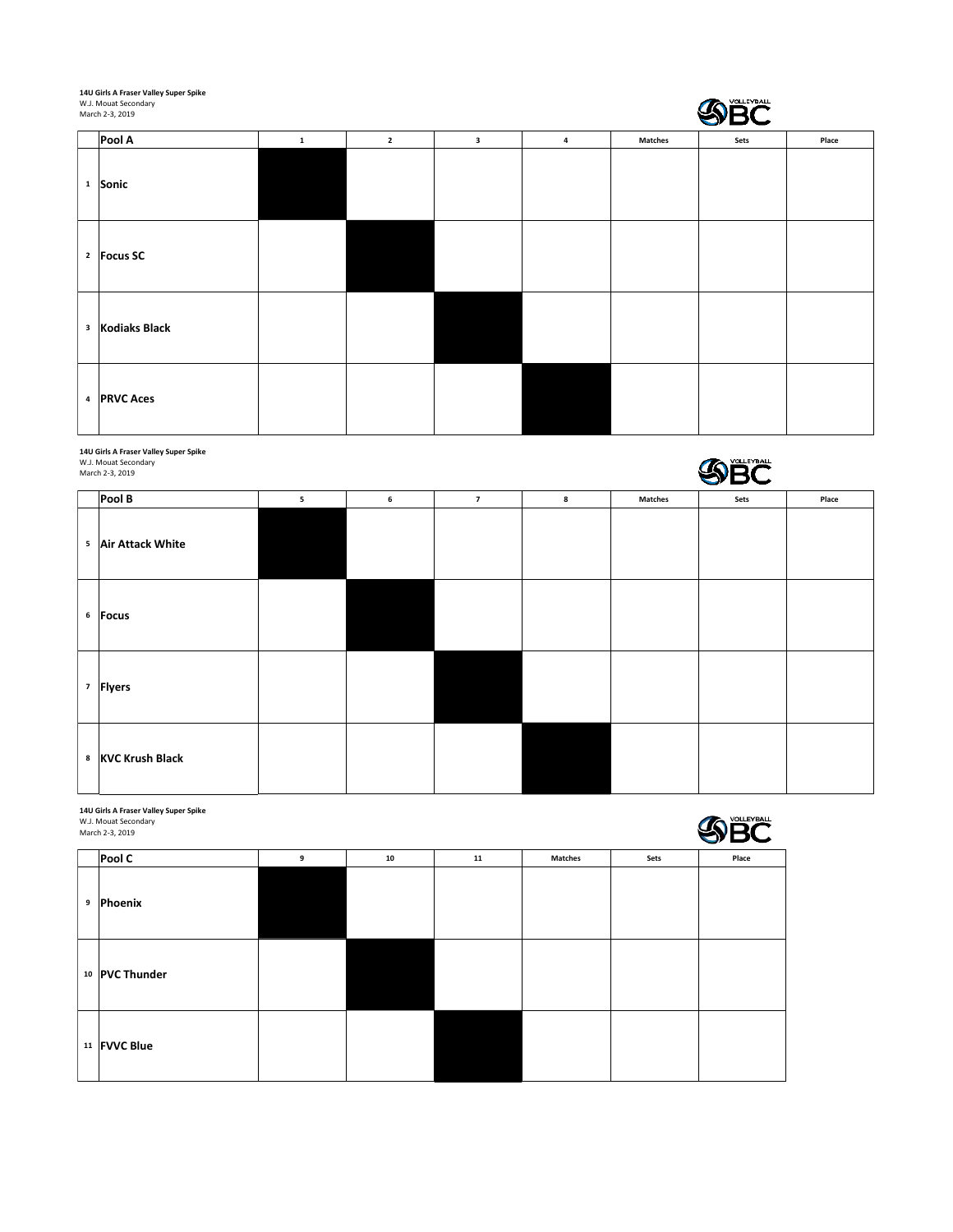**14U Girls A Fraser Valley Super Spike March 2-3, 2019**

#### **Crossovers**



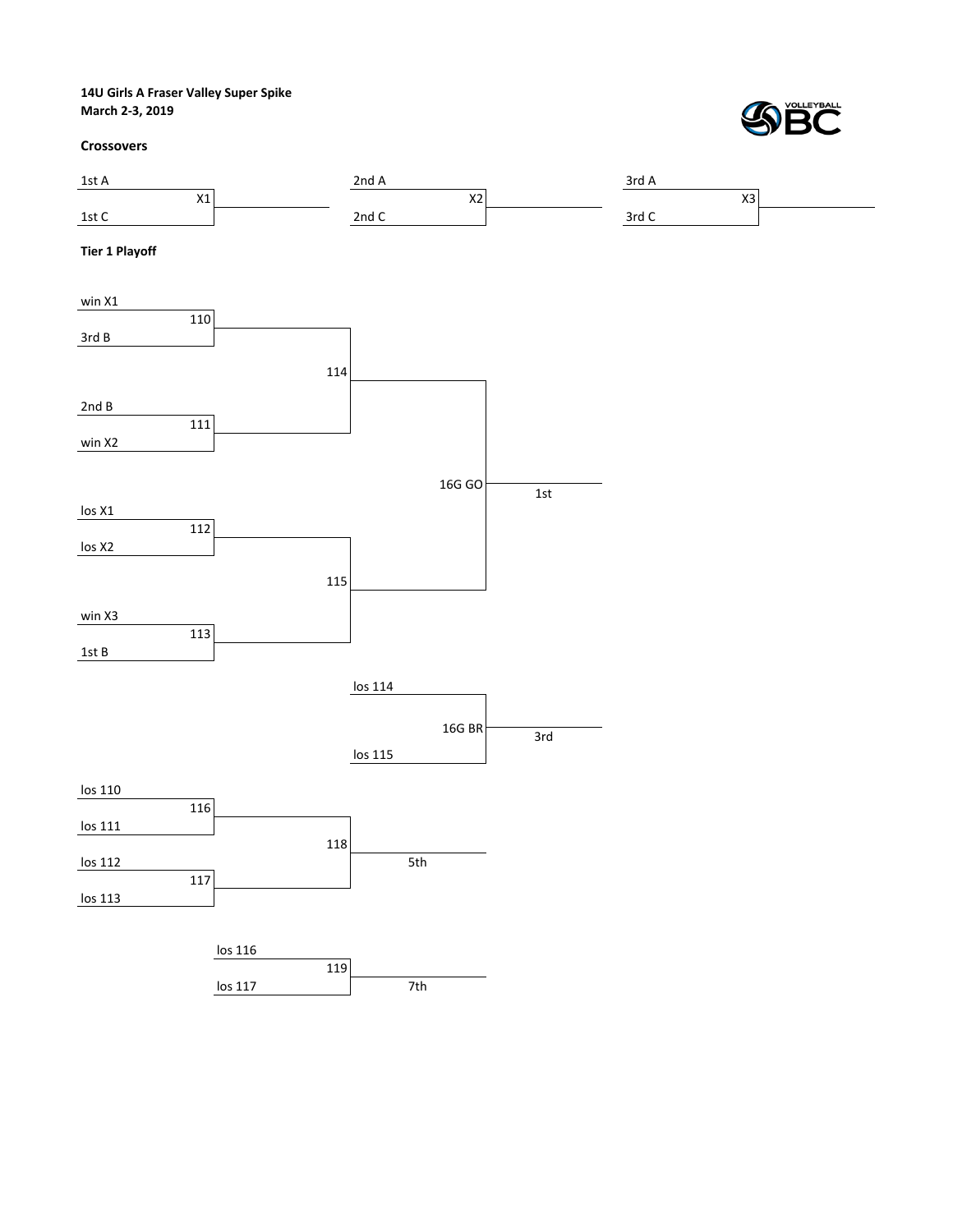#### **14U Girls A Fraser Valley Super Spike March 2-3, 2019**

**Consolation Re-Pool**

|                                | Pool E | E1 | E2 | E3 | <b>Matches</b> | Sets | Place |
|--------------------------------|--------|----|----|----|----------------|------|-------|
| ${\bf E1}$<br>$\vert$ (los X3) |        |    |    |    |                |      |       |
| E2<br>(4th A)                  |        |    |    |    |                |      |       |
| E3<br>(4th B)                  |        |    |    |    |                |      |       |